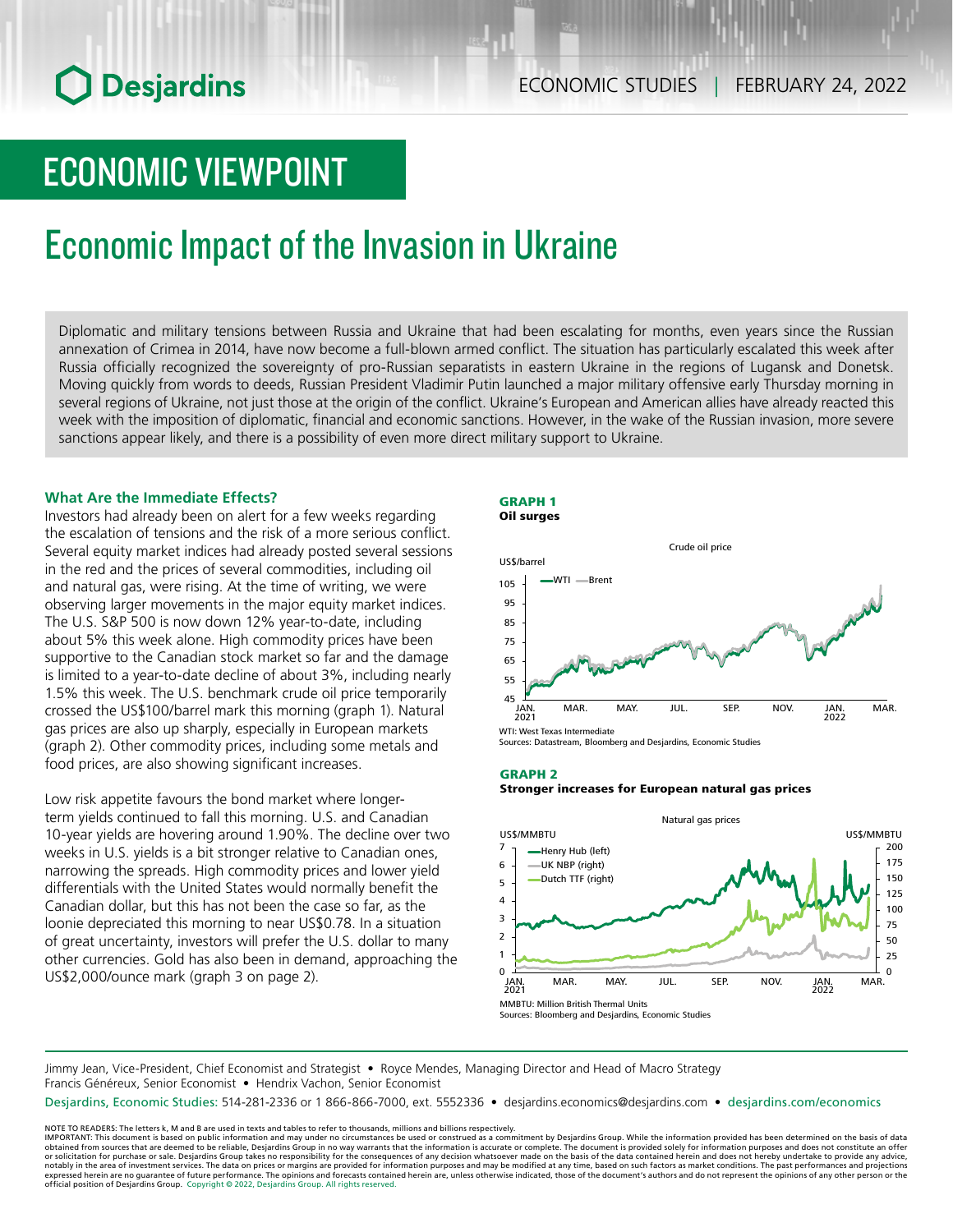#### GRAPH 3

The U.S. dollar and gold are bought as safe havens



Sources: Datastream and Desjardins, Economic Studies

#### **What Economic Consequences Can We Expect?**

As far as the economy is concerned, the consequences could be important for Europe. Obviously, the Ukrainian economy (0.4% of world GDP according to purchasing power parity) could suffer for a long time from the conflict within its territory. The neighbouring countries of Eastern Europe are also likely to suffer serious consequences. Their governments, their populations and the investors who operate there will will look with apprehension at the Russian ambitions on the former member nations of the USSR and its satellite countries. The Russian economy (3.2% of the world's GDP according to purchasing power parity) will obviously suffer the consequences of sanctions as well as a decline in attractiveness to investors.

Even Western Europe, including the eurozone, is likely to suffer negative economic consequences. It has already been dealing with a sharp rise in energy prices for some time now, fueling inflation and complicating the situation of companies already struggling with supply problems resulting from the pandemic. Western Europe remains highly dependent on Russian natural gas. For example, German natural gas imports come from Russia at a rate of nearly 70% according to Eurostat and Oxford Economics. The situation will differ from country to country, depending on the importance of their trade relationship (including energy) with Russia. In this sense, Europe could also suffer the effects of the sanctions imposed on Russia, either the current ones or those that will follow.

In the wake of multiple pandemic waves, the European economy is still fragile. Further escalation in energy prices (from already extremely high levels), in addition to a surge in uncertainty and a deterioration in household, business and investor confidence, could easily cause more economic setbacks. If the Ukrainian conflict worsens, a further contraction of the European economy can be anticipated.

In the United States and Canada, one of the first direct effects that should be felt by the majority of the population should be a further increase in gasoline and energy prices. In the coming

#### GRAPH 4



Already fragile, U.S. consumer confidence could deteriorate further in the coming months



months, if the conflict drags on, we could see negative effects on consumption due to market volatility, additional inflationary pressures, and weaker consumer confidence (graph 4).

Inflation is expected to be higher, at least in the short term, due to higher prices for gasoline prices and many production inputs. Prolonged disruptions in supply chains may also delay the expected cooldown in inflation.

A prolonged armed conflict on Europe's doorstep involving several countries would have potentially more severe consequences for the global economy. The degree of risk to the economy and markets will therefore depend primarily on the military situation in Ukraine and the extent to which European and American allies respond.

### **What Are the Implications for Monetary Policy?**

Monetary policymakers around the world will be weighing the upside lift to inflation from higher commodity prices against the prospect of the conflict derailing the economic recovery. With inflation already higher than it's been in decades in many parts of the world, a further tailwind to prices puts central bankers in a particularly difficult position. The typical response for monetary policymakers would be to look through such inflationary pressures, but that's much more difficult in a world where inflation expectations are already on shaky ground.

North American economies have fewer direct ties to Russia, meaning harsh sanctions will take less of a bite out of overall economic activity in the United States and Canada. As a result, the escalation shouldn't alter plans for both the Federal Reserve and the Bank of Canada to raise rates 25 basis points in March, but markets are rightly paring back bets for a 50-basis point move.

It's a different story in Europe. Both the lift to prices and the damage to the economy will be more acute. With the euro zone having dealt with persistently low inflation for such a long period before the pandemic, the European Central Bank will